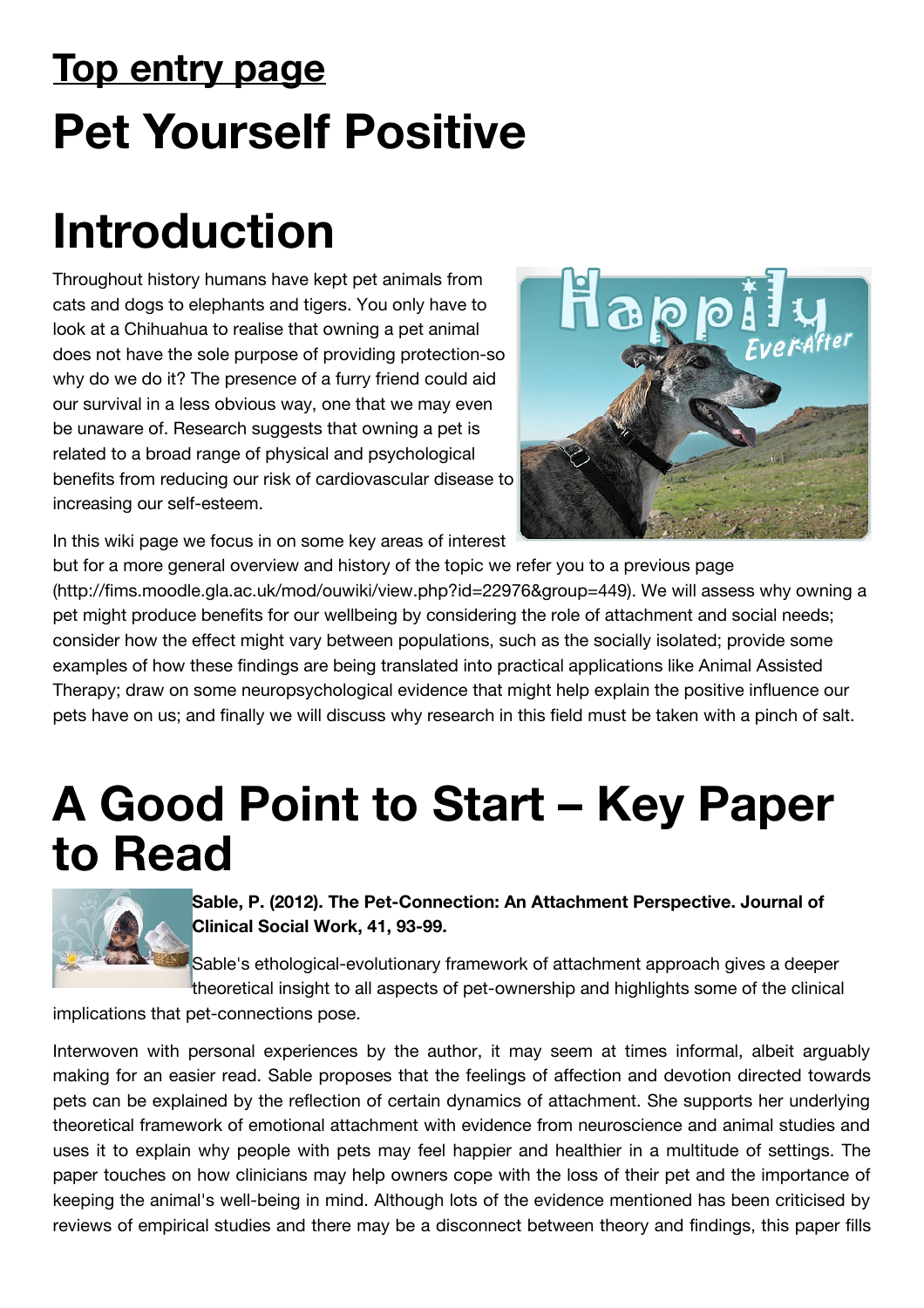a theoretical gap by displaying the **overarching importance of attachment**, which more and more studies are coming to realise the significance of.

 [Back to the top](http://moodle2.gla.ac.uk/mod/wiki/view.php?pageid=1902#toc-1)

# **Man's best friend**

"Animals are such agreeable friends - they ask no questions; they pass no criticisms." - George Eliot



Key paper:Stenseng, F. Attaching Person-Pet Attachment to Positive Psychology: In Response to Andreassen, Stenvold, & Rudmin (2013).

This paper provides a good run through different positive psychology perspectives on pet ownership. Very short paper, easy to read and a good starting point.

### **Why are our pets so special to us?**

**Cohen (2002)** found evidence that pets can function as family members. In their study, 81% of participants reported that there would be circumstances under which they would give a scarce drug to their pet rather than an unrelated person. Clearly we value our pets a lot, but how does this relate to the proposed benefits of owning a pet to our wellbeing?

**Stenseng (2013**) proposes that theories from the field of Positive Psychology might help us explain the alleged link between pet ownership and wellbeing. These theories suggest that there are benefits associated with secure attachment and social connections. Stenseng postulates that benefits related to pet ownership are observed when a person's pet is able to satisfy these goals.

In the following section we will attempt to explain how the link between pet ownership and wellbeing could relate to established theory in the field of Psychology. Specifically we will address how having a pet is like having a friend and why this is significant.

### **Pets as Social Support**

### **Theory**

The needs-satisfaction postulates of Self Determination Theory (Deci & Ryan, 2001) propose that humans possess 3 psychological needs:

- **Autonomy**= motivation of individuals to pursue their personal values and interests.
- **Competence**= development of key skills and abilities.
- **Relatedness**= a sense of belonging in groups or close relationships with friends and family.

Baumeister & Leary (1995) propose that humans have an inherent need to belong, this is very similar to the 'relatedness' need described by Deci & Ryan. They propose that we are genetically programmed to need the company of others and being denied this opportunity can be extremely damaging.

### **Evidence**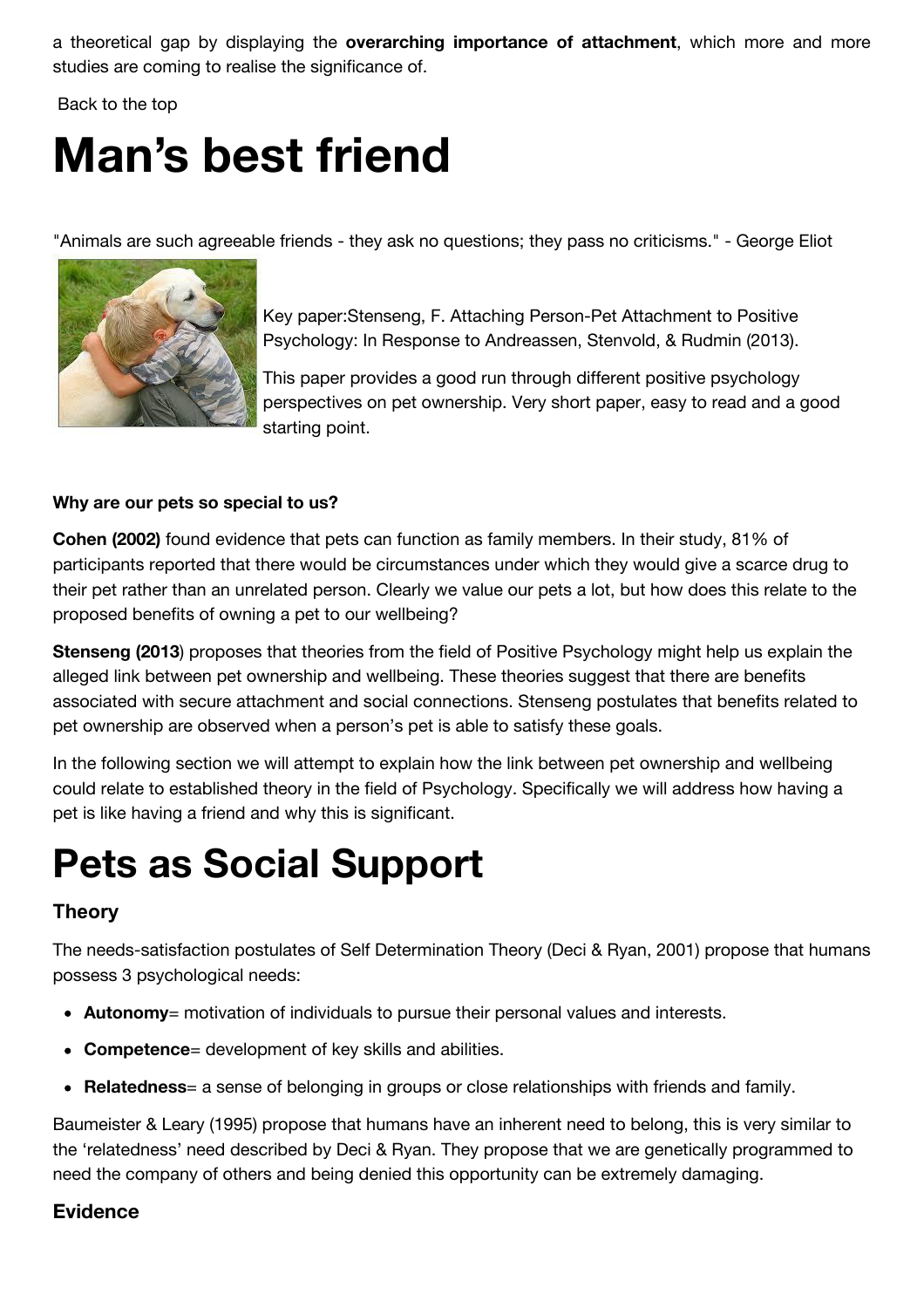**McConnell et al (2011)** investigated the positive consequences of pet ownership with a series of 3 studies addressing the following questions:

- Do Pet Owners Enjoy Better Well-Being Than Non-owners?
- Do pets fulfill social needs?
- Can Pets Stave Off the Sting of Social Isolation and Rejection?

They found that:

- On average, pet owners exhibited better physical and psychological wellbeing as well as more favourable personality traits (e.g. more extraverted, conscientious, less fearful).
	- These benefits were more pronounced for pet owners whose pets **fulfilled their social needs** more effectively.
- Pet owners who were asked to draw a picture of their pet **suffered less** than those asked to draw a map in a condition designed to induce feelings of social rejection and isolation.
	- This same effect was observed in those asked to draw their best (human) friend.

Loneliness and social isolation are damaging to our psychological and emotional wellbeing. People use lots of different strategies to remedy this, often through 'taking their mind off being alone'. For example they might watch T.V. or look at photographs of their loved ones. McConnell et al. conclude that owning a pet is one way to feasibly sooth these feelings.

In summary, the present work presents considerable evidence that pets benefit the lives of their owners, both psychologically and physically, by serving as an important source of social support, much in the same way as a friend would.

### **In the Company of Wolves: The Physical, Social, and Psychological Benefits of Dog Ownership**

**Knight and Edwards (2008)** carried out a qualitative study in which they interviewed dog owners between the ages of 25 and 85 about what their pets mean to them. Frequently dogs were described as '**companions**' or 'friends and, in addition to the physical benefits of owning a dog (such as exercise), a range of psychological and social benefits were also reported:

- A great deal of value was attached to pet dogs as companions who vastly improve their owner's quality of life.
- For some dogs acted as a source of comfort and unconditional love, producing feelings of **calmness and security**.
- When the subject of losing a pet was brought up, participants described the experience as akin to losing a family member, each dog being unique and irreplaceable.
- The comfort provided by a pet dog was particularly important and salient for those who were lonely or isolated. A pet dog acted as a **source of motivation** for individuals who were grieving or depressed.

### **Critique**

- These results don't explain the physical benefits of owning a pet…
	- Studies have shown that higher levels of social support can have both important psychological benefits and physiological ones. For example, Uchino (2006) found evidence that improving social support also improves cardiovascular, endocrine, and immune functioning.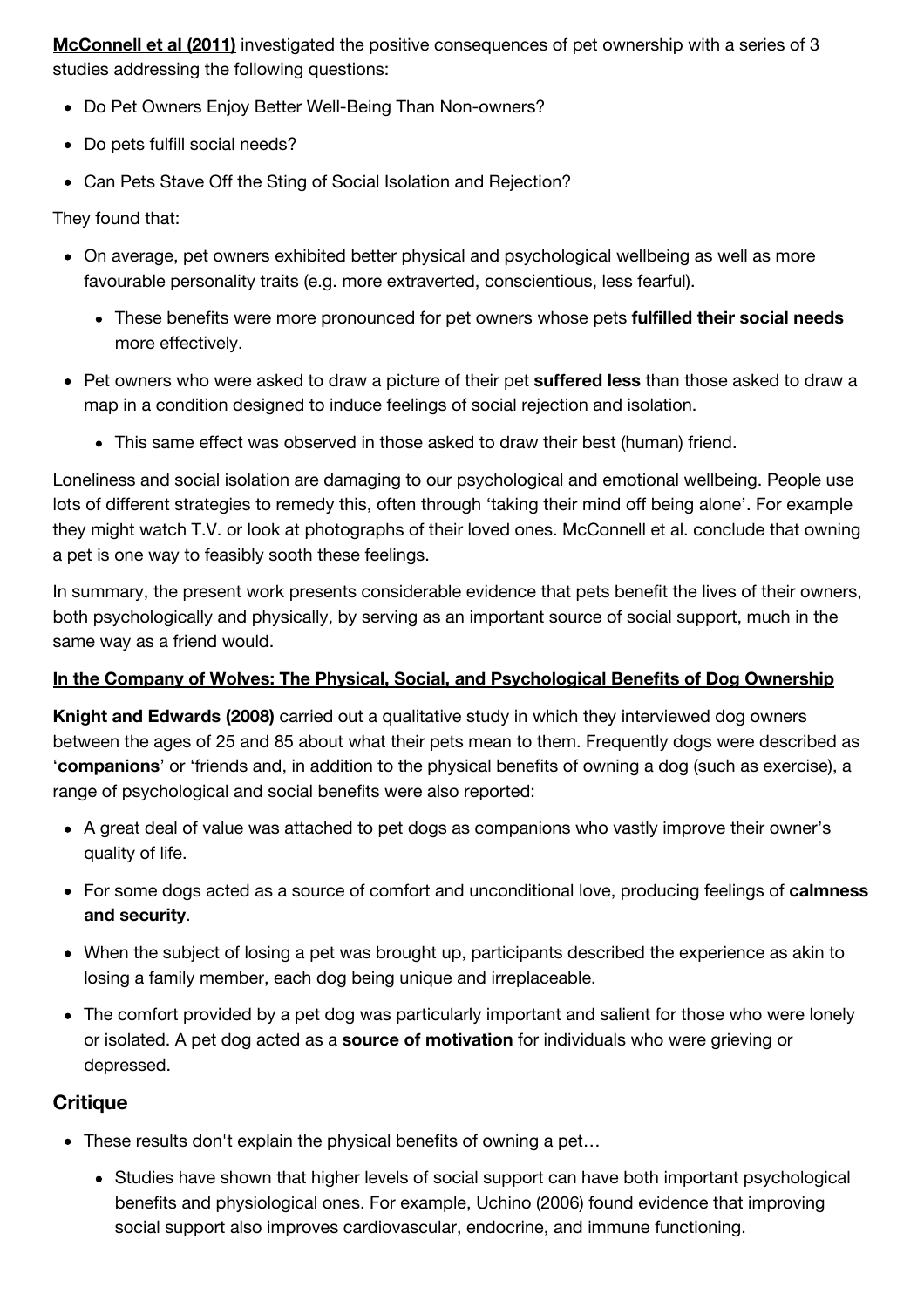- Lonely 'cat lady' argument…pets may be of particular benefit to those who are isolated, lonely or suffering from physical or psychological stress. Surely a happy person with good friends and family wouldn't place a budgie or a dog in the same category?
	- Epley et al (2008) found that those who were lonely were more likely to anthropomorphize their pets.
	- However, McConnell et al found that pets do not supplement unsatisfied human social needs. The benefits of having a pet were significant regardless of the amount of support participants were receiving from human sources. The pets and humans made independent contributions.

[Back to the top](http://moodle2.gla.ac.uk/mod/wiki/view.php?pageid=1902&group=6568#toc-1)

### **Pet Attachment**

### **Theory**

Attachment theory (i.e. Bowlby & Ainsworth) shows that the type of attachment (if any) can significantly impact the mental and physical wellbeing of the child and carer/parent.

**Andreassen, Stenvold and Rudmin (2013)** suggest that the extent to which a pet meets our social needs (i.e. satisfy our need to belong) depends on the **strength and type of attachment** we have with the animal. They found evidence for differential attachment behaviours between pet-owner combinations:



- Pet owners tend to report each pet relationship as qualitatively different.
- A positive relationship with a pet improves temperament and mood.

### **Evidence**

Mueller (2014) investigated the relationship between **human-animal interaction (HAI)** and positive youth development. Her results showed that emotions and thought processes towards animals were related to the '5 C's' of positive youth development: Competence, Confidence, Connection, Character, and Caring. The study concludes that HAI is an important developmental context which fosters the construction of beneficial skills and cognitions.

An interesting aspect of this study was the importance of pet attachment in **social skills development**. Results showed that having a bond with a pet animal is tied to strong social networks with humans. A high level of emotional attachment with an animal was related to more feelings of empathy, sympathy and connectedness towards others.

In a series of experiments, Zilcha-Mano et al (2011) expanded attachment theory to pet-owner relationships. They constructed a **Pet Attachment Questionnaire (PAQ)** and found that attachment avoidance and anxiety can affect owner-pet relationships in a similar way to human-human relationships. Interestingly, they found that differences in pet attachment affected how the owner reacted to the loss of a pet, suggesting that pet attachment patterns affect the grieving process in a similar way to human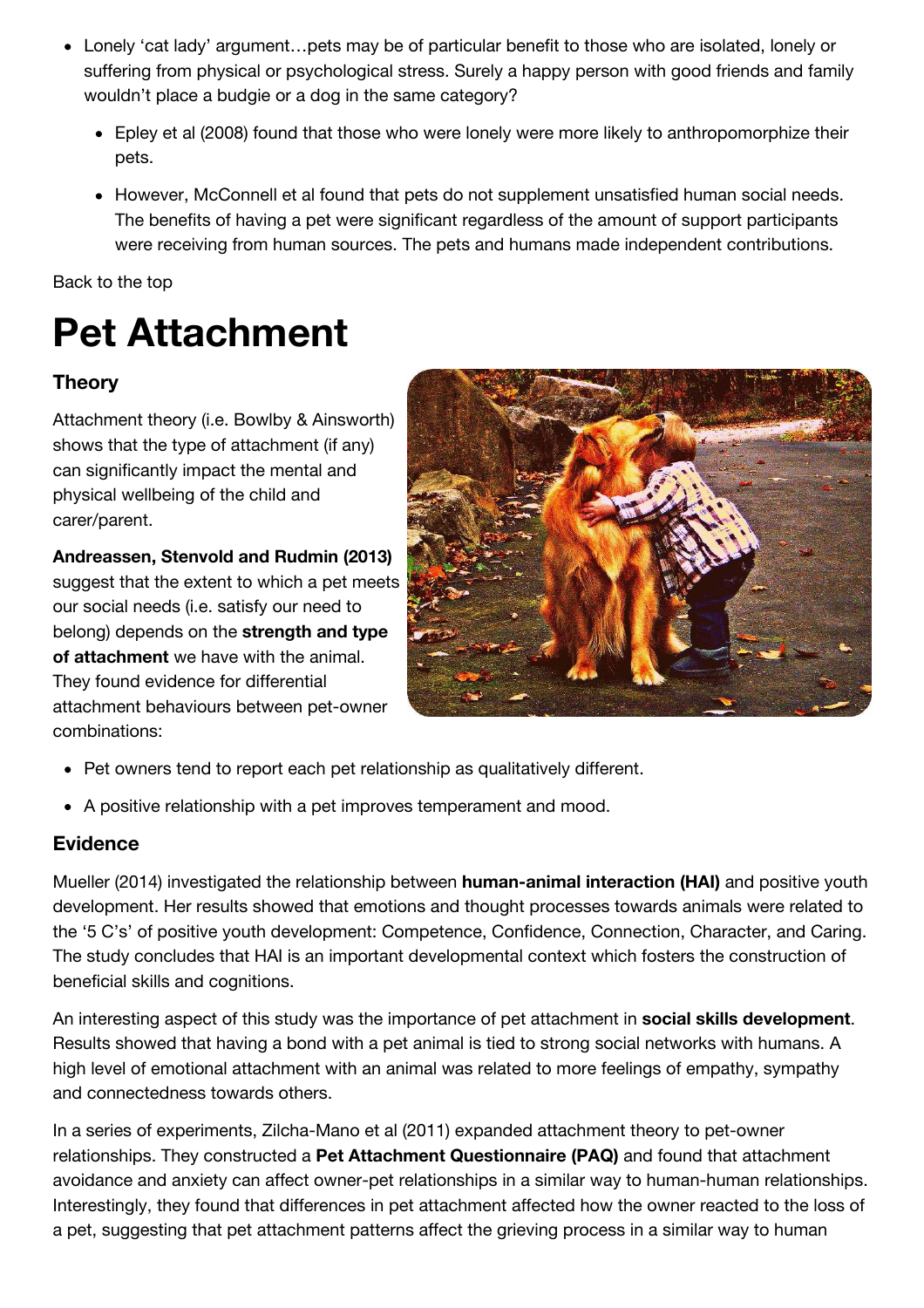attachment patterns.

### **Critique**

- The PAQ used in the Zilcha-Mano study was based on a two-dimensional organization of attachment orientations. This limited their attachment measurements to the two attachment components; avoidance and anxiety.
	- Future studies should explore whether there are other dimensions.
	- However it did have good test-retest reliability.
- Stallones et al (1990) found conflicting results. They failed to establish any relationship between pet ownership or attachment to pets with illness behaviour (e.g. number of physician visits) or emotional distress scores in a group of individuals aged between 21 and 64. They conclude that the relationship between pet ownership, attachment and health may be inconsistent and complex.
	- Zasloff & Kidd (1994) found no associations between pet attachment and loneliness. Further, there were differences in attachment behaviour towards dogs and cats. Women living alone with a dog were significantly more attached to the dog than women who lived with a dog and other people. However, women living alone with a cat were significantly less attached to their pet.
	- The following video demonstrates how owner-pet relationships can vary tremendously depending on the species, in a rather amusing way:

*See reference Section 1*

 [Back to the top](http://moodle2.gla.ac.uk/mod/wiki/view.php?pageid=1902&group=6568#toc-1)

# **At-Risk Minorities & Socially Isolated Populations**

**Three contrasting populations will be focused on (the homeless, the elderly, and children with ASD) regarding how and if the presence of companion animals aid well-being and positive interactions.**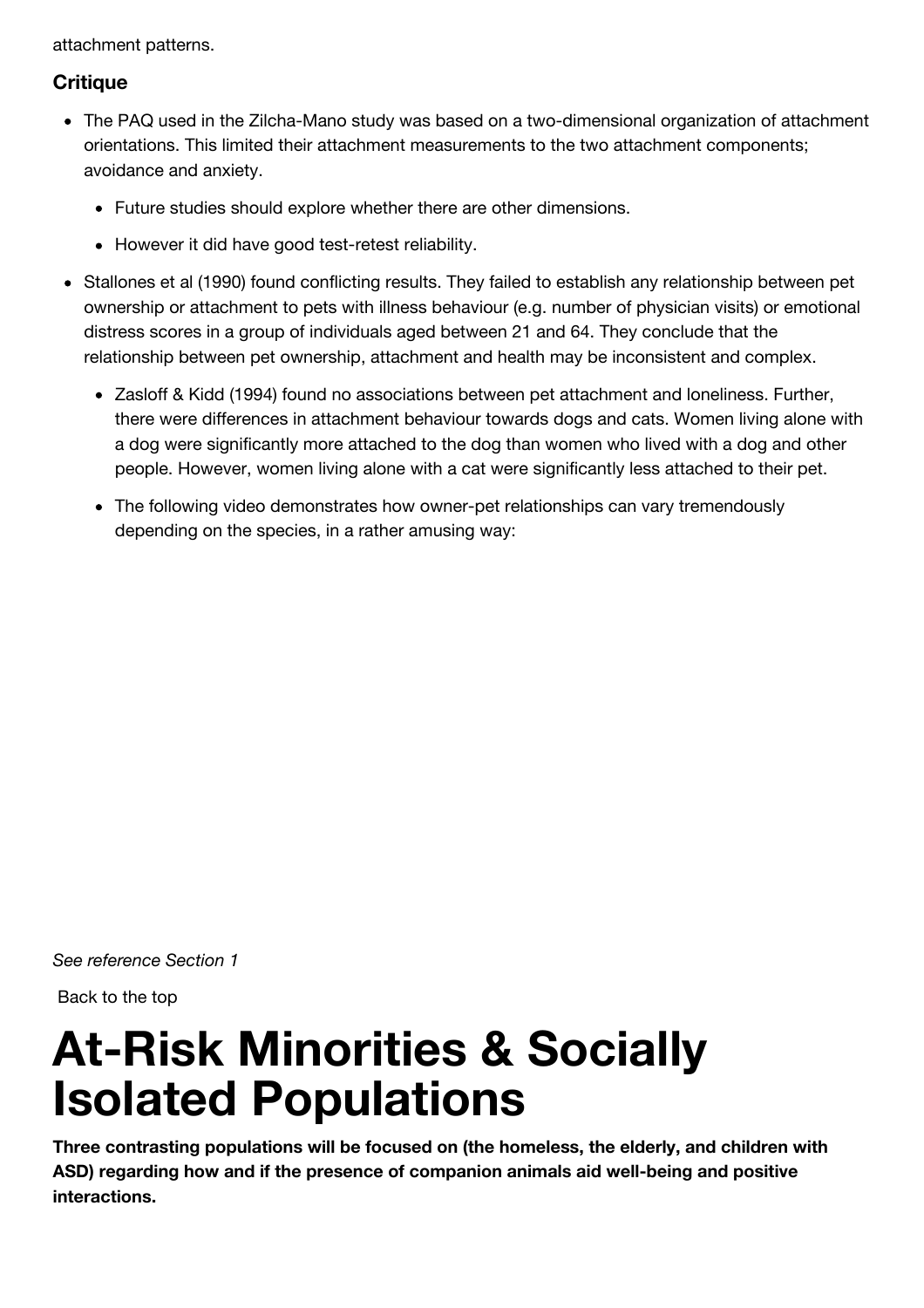### **The Homeless**

Homeless populations often experience severe emotional and physical distress that the presence of a companion animal has been shown to mitigate. In particular the psychological health components to owning a pet have been recognised as something especially beneficial to the homeless population (Crawford et al., 2006). A companion animal can become a **coping strategy and a tool in which to combat the issues that affect this population**. For example, owning a pet can give one a sense of **responsibility** and instill **self-worth**, by providing care for the pet and feeling needed in return (Rew, 2000; Taylor et al., 2004). An exploratory study aiming to investigate the value that homeless people find in animal companionship suggested that having a pet made a difference to homeless people's lives by providing **friendship** and responsibility, as well as contributing to emotional **wellbeing** (Slatter et al. 2012). Indeed, increased feelings of responsibility seem to be a recurring theme and appear to be particularly beneficial in this population. Take for example findings illustrating that some homeless petowners avoided engagement in substance abuse and high-risk behaviours due to a sense of responsibility for their companion animals (Taylor et al., 2004).

Due to the nature of being homeless those with pets spend the majority of their time with them. This can be related to findings which show that the extent of attachment to an animal is a significant positive predictor of psychological well-being (Peacock et al. 2012; Cavanhaugh et al. 2008). **At risk minorities such as the homeless may be the ones that benefit most from the companionship of a pet** (see the critique of 'Pets as Social Support' in section one to understand why).

### **Homeless Youth**

Homeless youth are a highly vulnerable minority, and it has been suggested anecdotally that **pets may provide significant benefits to this population**. An American study (Rhoades, 2013) found that one quarter of homeless youths who participated owned a pet of some form, with the most popular being a dog (53%). The youths reported that their pets made them feel **safe, loved, provided company, improved their health status**, and made it easier to ask for money from strangers.

These vulnerable adolescents further recognise the **therapeutic value** that their pets have (Rew, 2000), with around 40% discussing the value of having a dog. Youths acknowledged that caring for a dog enabled them to act more responsibly and to make better choices. This cultivation of responsibility created a feeling of self-worth in these youths, which in turn resulted in a more **positive identity**.

### **Homeless Women**

Homeless women are another particularly vulnerable at risk minority, with men having more power and control, socially and economically, than women in the street environment (O'grady & Gaetz. 2004). Furthermore, homeless women suffer from **higher rates of mental illness** compared with men (Fischer & Breakey, 1991).

An investigation of homeless women in Canada showed pets to be of benefit by providing; companionship; unconditional acceptance; comfort; and a sense of responsibility, with women recognising of the therapeutic value of their companion animals (Labrecque & Walsh, 2011). Relationships with animals were found to contribute significantly to the women's well-being by enhancing feelings of acceptance, and empathy, and providing a source of companionship, safety, and increased physical and psychological health. These findings are in line with research that suggests **women to be more likely to benefit from dog ownership** (Clark Cline, 2010).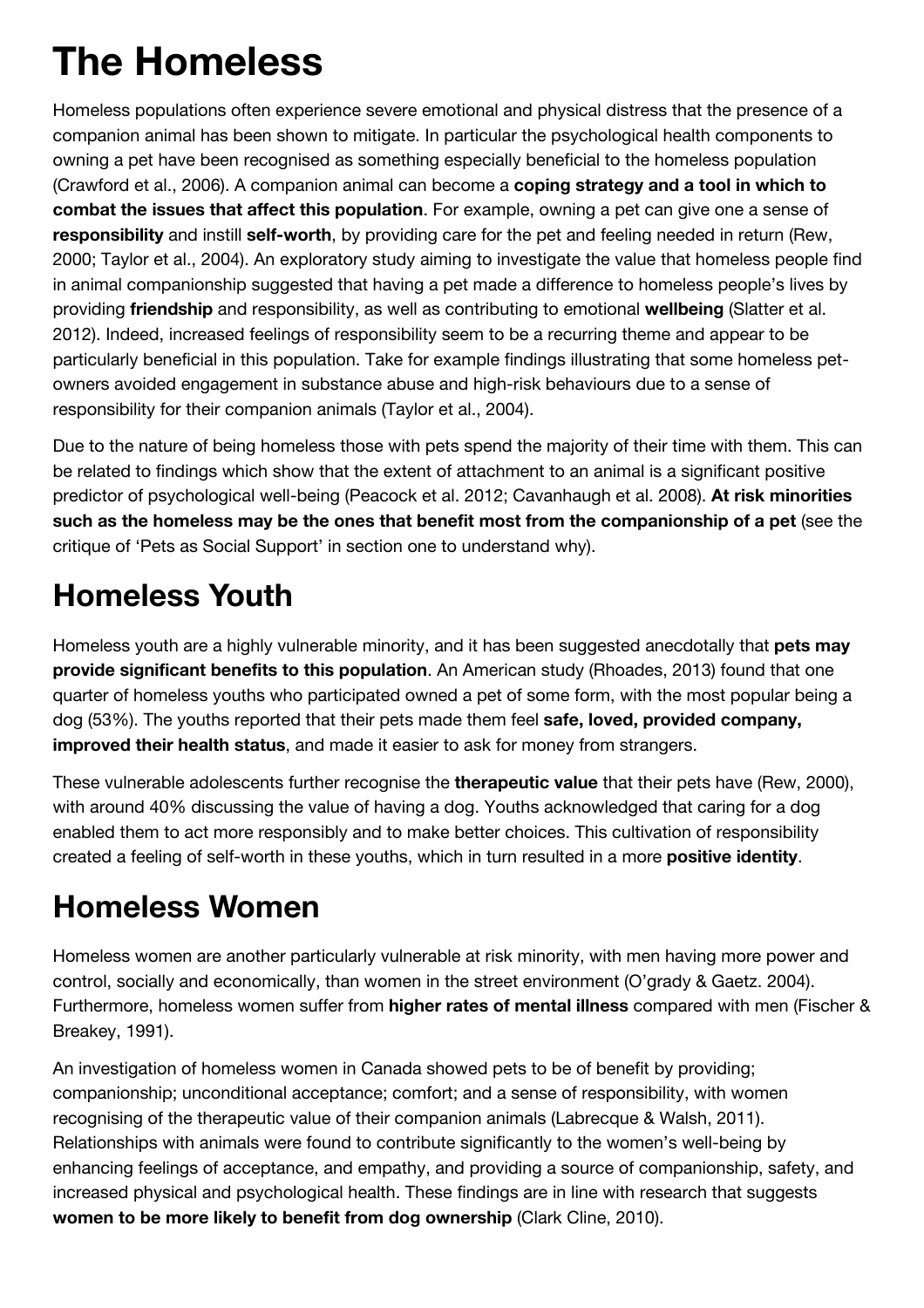### **Drawbacks of Pet ownership for the Homeless**

Pet ownership may be a **barrier to other needs**, particularly access to shelters or transitional and permanent housing. The inability of many people to maintain their companion animals while staying in homeless shelters has resulted in feelings of enduring **grief, loss and pain** (McNicholas et al, 2005), with many homeless people saying that they had to give up their pet due to their homeless situation despite wanting one. Researchers have emphasised the importance that needs to be placed towards reducing barriers to animal companionship that homeless people face (Slatter et al. 2012).

### **The Elderly**

A Dutch nationwide study revealed that pet ownership amongst the elderly **wasn't related to self-reported general or mental health** and **did not contribute towards perceived health or social well-being** (Rijken & van Beek, 2011). Furthermore, they found no associations between pet ownership and the frequency of social contacts or feelings of loneliness.

Despite this, higher levels of attachment may indicate that the pet plays a **central role in the older adult's life** and may substitute for human companionship, but such attachment levels have been associated



with **higher levels of depression** in windows (Miltiades & Shearer, 2011). This negative impact on emotional well-being may arise due to the **responsibility of pet ownership**, which could create anxiety, especially if the animal or owner is in poor health; such is often the case in the elderly population (Wells & Rodi, 2000). Being able to care for a dog and satisfaction with human relationships is however associated with lower levels of depression in elderly people. It has been suggested that **pets motivate their owners to make lifestyle changes and engage in healthy behaviours** (Herrald et al., 2002), some of which may include increasing the opportunity to socialise by, for example, walking the dog.

### **Autistic Children**

The human-animal bond may play a unique role for children with ASD, providing benefits such as the **opportunity to learn responsibility and companionship** (Gretchen & Carlise, 2013). Since social benefits are widely acknowledged to arise from human-animal interactions and relationships through the use of therapy dogs, this may indicate a possibility of similar benefits for autistic children and their pets. It may be that interaction with a pet has the potential to **enhance communication skills and social interaction**, key deficits of ASD.

Dog ownership is common among families with autistic children (Gretchen & Carlisle, 2013), and while some children find the presence of a dog too overwhelming there is always the possibility that a different kind of pet would have similar benefits. For example O'Haire et al. (2013) demonstrated that children with ASD were **more social towards peers and showed less self-focussed behaviours** while in the presence of guinea-pigs.

It seems that animals possess a unique capacity to serve as an **emotional bridge** and to act as **social catalysts** (Berry et al., 2013), something which sufferers of ASD may particularly benefit from.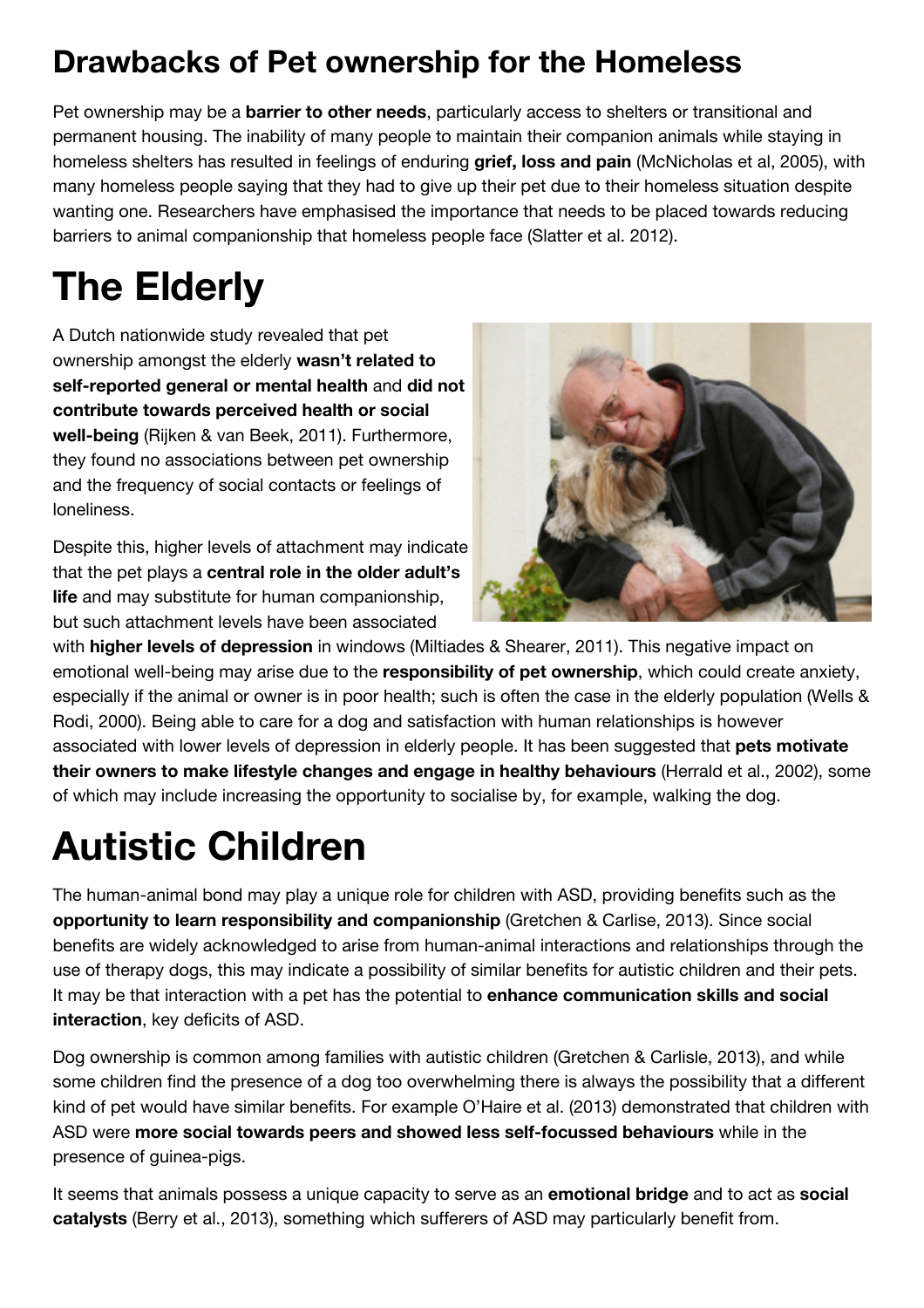### **Concluding Remarks**

**Pets may act as a buffer in crisis situations** (Garrity et al, 1989) **but only when social support is lacking** (Miltiades et al, 2011). This may explain the extended benefits of pet ownership amongst socially isolated and marginalised populations, such as the homeless and the elderly (Enders-Slegers, 2000; Raina et al 1999). This said, the relationship between the elderly and the benefits of pets seems to be more complicated, with factors such as the ability to care for the pet, health concerns, and the extent of attachment to other humans coming in to play. Benefits regarding the ability to learn social interaction in autistic children also appear to arise due to pet ownership. For these reasons benefits of owning a pet on well-being may be less pronounced in the general population, whose need for social support is less extreme.

*See reference section 2*

 [Back to the top](http://moodle2.gla.ac.uk/mod/wiki/view.php?pageid=1902&group=6568#toc-1)

# **Animal Assisted Therapy**

Pets can have many practical applications and one that has been the scrutiny of much research and positive praise is Animal Assisted Therapy or AAT. Having examples can help make the facts stick, so take a look at these two inspirational dog therapy videos and see what critical conclusions you can draw about the practical application of pets in a clinical setting.

**Pawsitive Pals** (volunteers)

**Caleb's Story** (therapy dogs)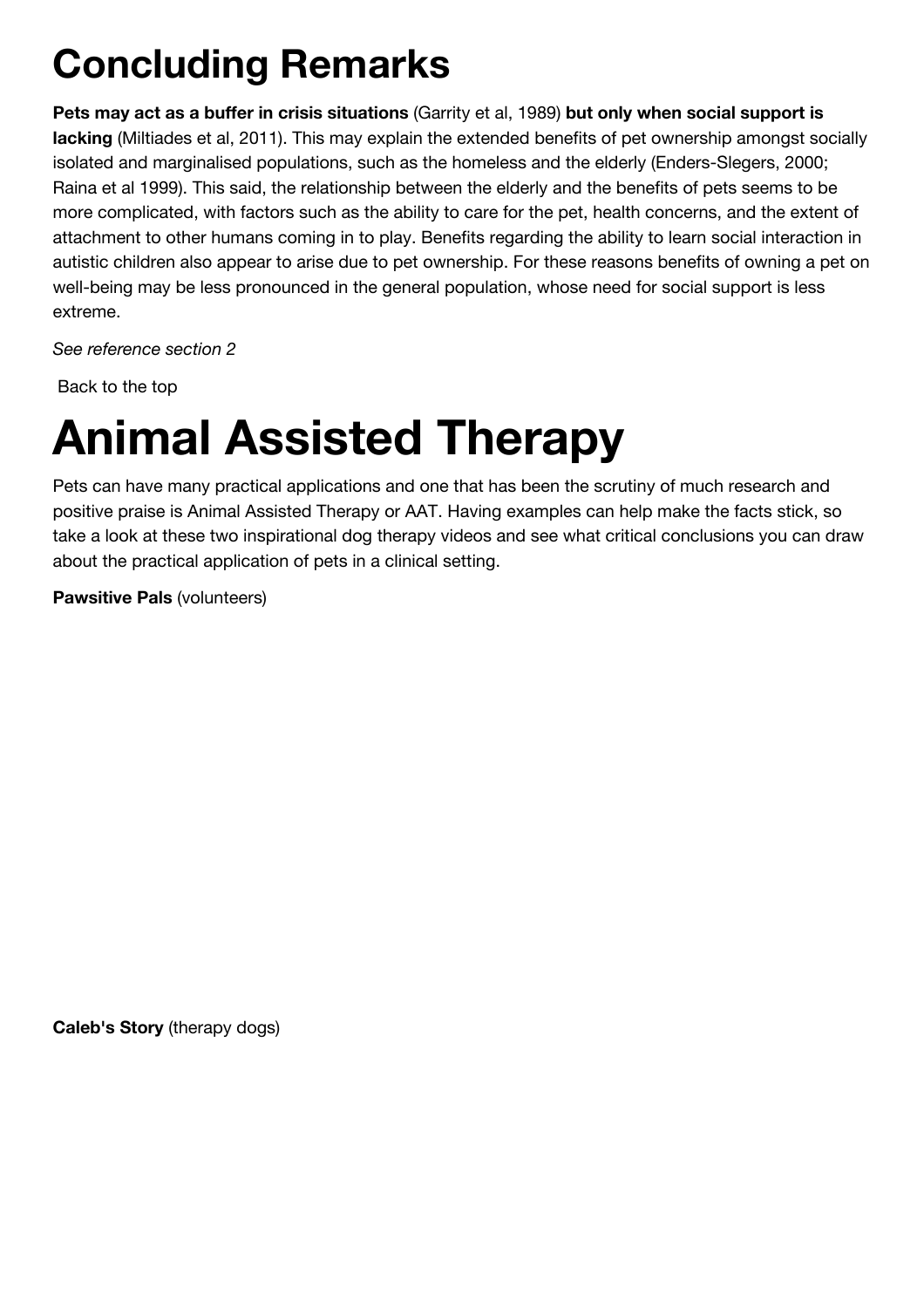These videos provide a good idea of the **benefits of animals in a clinical setting** but for a brief history [of how AAT came to be established we redirect you here](http://fims.moodle.gla.ac.uk/mod/ouwiki/view.php?id=22976&group=449#applications) (http://fims.moodle.gla.ac.uk/mod/ouwiki/view.php?id=22976&group=449#applications).

AAT can be applied in a variety of clinical settings, leading to both **psychological and physiological improvements** within patients.

A recent study has found that AAT can significantly **enhance psychiatric patients' ratings of stress, mood, pulse, and pain**. However, improvements were comparable to those of the traditional stress management program control group (Nepps et al., 2011). This contrasts with findings by Marcus (2013) who concluded that the benefits of participating in dog therapy to reduce pain symptoms can exceed and remain for longer than the benefits of spending time with a friendly volunteer. This indicates that dog therapy can be an effective enhancement of pain management interventions.

Hardiman (2010) offers a review of how AAT can positively impact dementia, Alzheimer's, schizophrenia, and trauma, by, for example, **lowering levels of the stress hormone cortisol**. Research into the treatment of PTSD and traumatic brain injury of Veterans is moving towards systematic investigation of the physiological, psychological, and behavioural benefits of dog training programmes (Yount et al., 2012). Anecdotal evidence shows **huge success** and lends importance to this **safe, nonpharmacological intervention**.

Looking at another sub-group of the clinical population, highly variable outcomes were found in a metaanalysis looking at the effect of AAI on **Autism Spectrum Disorder**. Findings showed an **increase in social interaction and communication**, as well as **decreased problem behaviours, autistic severity and stress** (O'Haine, 2013). For more information regarding this sub-group please see Section 2. Although findings were unanimously positive, there were several methodological limitations, also further applicable to a range of research within the human-animal literature, that will be discussed in the critical section of this page.

Conclusively, there are a large variety of studies that look at how pets can improve the well-being of several clinical populations. Unfortunately they are often poorly controlled for and can offer inconclusive and contradictory findings. Adding to this is the question – Are there any underlying scientific explanations for this 'pet effect'? – We hope to expound in the next section.

 [Back to the top](http://moodle2.gla.ac.uk/mod/wiki/view.php?pageid=1902&group=6568#toc-1)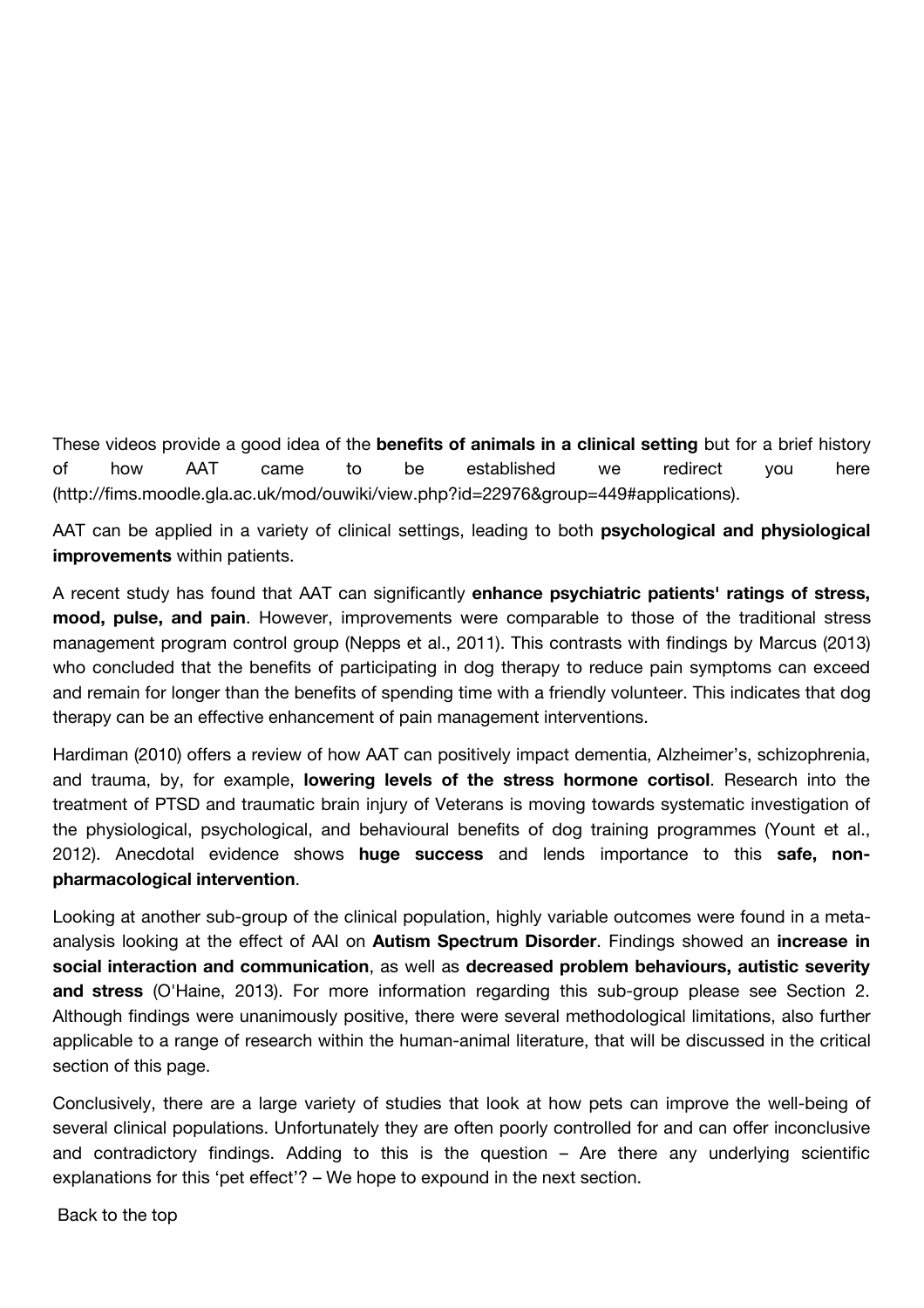## **Neuroscience – A Different Point of View**

For the more scientific minded of you, here are **two of the main empirical explorations** of how pets can affect us.

### **Oxytocin**

Neuropeptides such as oxytocin (OT) have been found to play an important role in behaviours related to forming social bonds and happiness (Young et al., 2001). In humans and animals alike, oxytocin **regulates social behaviour and the development and maintenance of attachment** (Coulon et al., 2013). Previous studies have found that OT **increases after interaction with a therapy dog**, although this was only significant for participants that interacted with their own (therapy) dogs (Odendaal and Meintjes 2003). This aids the argument that the extent of attachment to an animal will influence the extent of the animal's influence. However, other studies have found that regardless of initial attitudes towards pets, interaction will bring about positive benefits (Nepps et al., 2011).

Further considerations were raised by Miller et al. (2009) who concluded that significant increases of oxytocin were found in females but not males, thus suggesting a **gender discrepancy**. However the **study was limited** regarding the uncertainty about the extent in which oxytocin levels and reactivity are influenced by people's hormones, personality traits and interpersonal relationships (Miller et. al., 2009).



### **Mirror Neurons**

Besides oxytocin, mirror neurons have been found to play a **role in bonding, socialisation and stress relief**. Dogs' abilities to connect to humans during therapy greatly contributes to the success of the therapeutic session and mirror neurons, as well as olfactory ability in dogs (which lends itself to diseasedetection), are often seen as the foundation of being able to build this connection. It is also possible that **mirror neurons in humans mediate empathic imitation of a happy and friendly dog and lead to cheerful behaviour**, which was

supported by Marcus (2013), who as you may remember, looked at the reduction in pain symptoms after dog visits. The symptomatic benefits in relation to pain management were validated by identifying physiological changes in the patients (Marcus, 2013).

*See Reference Section Topic 3*

[Back to the top](http://moodle2.gla.ac.uk/mod/wiki/view.php?pageid=1902&group=6568#toc-1)

# **Wild Uncritical Claims…**

**Doga**: The idea that taking a yoga class with your dog helps create a "deep loving experience for both", due to energy centres on the owners and dogs bodies being connected…

(http://www.dailymail.co.uk/femail/article-2084895/Doga-Yoga-dogs-hot-New-York-trend-upwardly[mobile-pets.html\)http://www.dailymail.co.uk/femail/article-2084895/Doga-Yoga-dogs-hot-New-York](http://www.dailymail.co.uk/femail/article-2084895/Doga-Yoga-dogs-hot-New-York-trend-upwardly-mobile-pets.html)[trend-upwardly-mobile-pets.html \(http://www.dailymail.co.uk/femail/article-2084895/Doga-Yoga-dogs](http://www.dailymail.co.uk/femail/article-2084895/Doga-Yoga-dogs-hot-New-York-trend-upwardly-mobile-pets.html)hot-New-York-trend-upwardly-mobile-pets.html)

While this interesting activity may indeed provide positive benefits to both pet and owner, scientific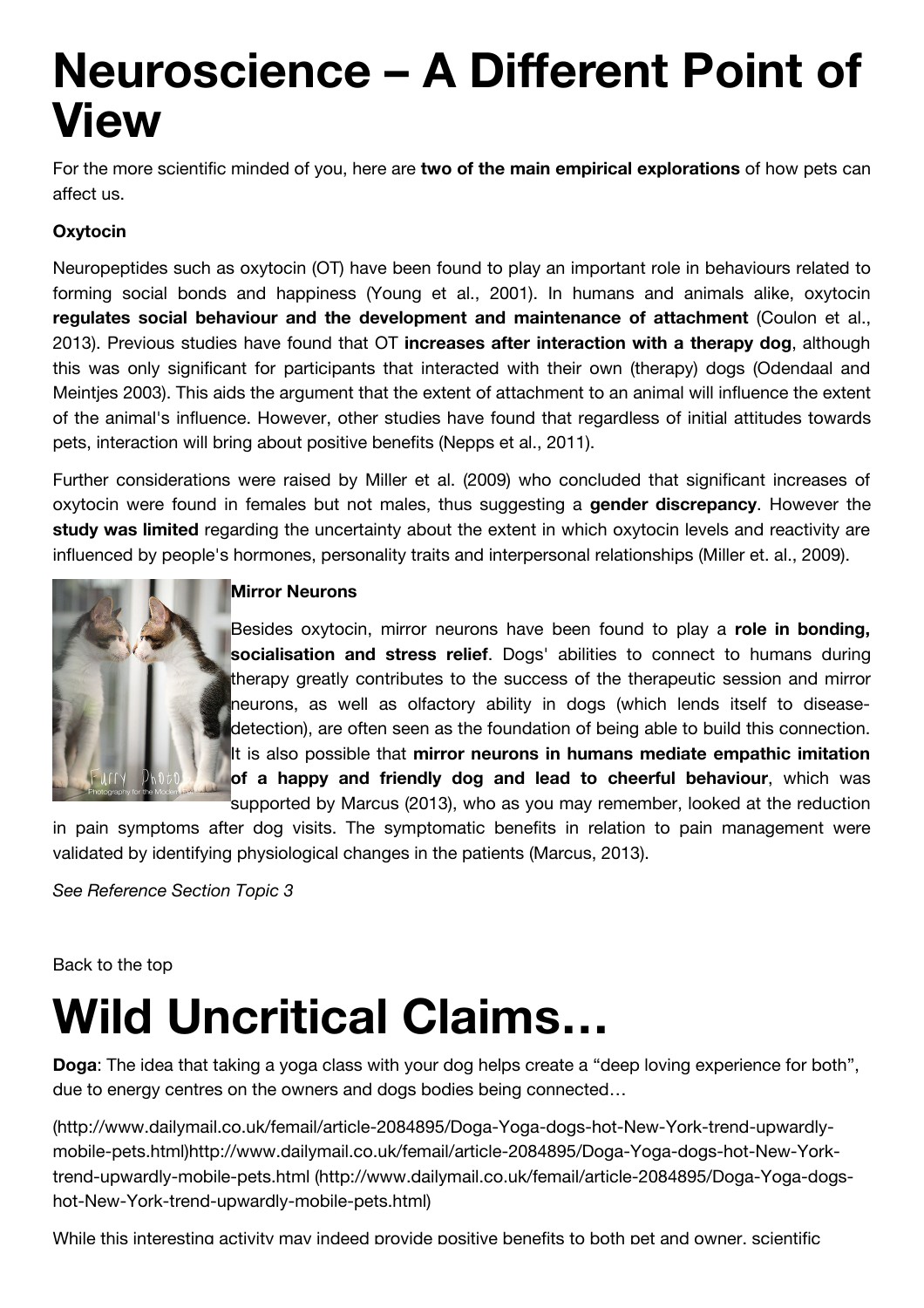research suggests, unsurprisingly, that 'enegry centres' may not be the most apt explanation. The social aspects of Doga, such as communication with other pets and owners, may in themselves be enough to provide well-being benefits. Additionally, the increased time owners spend with their dogs as a consequence of Doga may lead to higher levels of human-animal attachment and thus a greater positive influence of pets on well-being. It must finally be noted that this technique is clearly not viable for all types of pet or even all types of dog, with factors such as temperament, size, and obedience coming in to play (i.e do NOT try this at home!).

While this interesting activity may indeed provide positive benefits to both pet and owner, scientific

**Hensioners**: Raising chickens improves the well-being of OAPs...

(http://www.dailymail.co.uk/health/article-2478885/Meet-hensioners--OAPs-given-CHICKENS[company.html\)http://www.dailymail.co.uk/health/article-2478885/Meet-hensioners--OAPs-given](http://www.dailymail.co.uk/health/article-2478885/Meet-hensioners--OAPs-given-CHICKENS-company.html)-CHICKENS-company.html

[/> \(http://www.dailymail.co.uk/health/article-2478885/Meet-hensioners--OAPs-given-CHICKENS](http://www.dailymail.co.uk/health/article-2478885/Meet-hensioners--OAPs-given-CHICKENS-company.html)company.html)

For budding psychologists and scientists the fact that this article is sourced in a tabloid newspaper might scream unreliability and reek of sensationalism but doesn't it look fun?! The individuals who have been part of this 'hensioners' scheme claim real benefits for them, however subjective and unscientific. In fact, its probably not surprising that neuroscientists haven't thought to investigate how our brain responds to the presence of chickens, it really does sound ludicrous. So yes, this claim remains uncritical but perhaps not so wild...the Big Lottery Fund invested a whopping £168,000 in this project to get it up and running, so those involved must see promise. Most work into the benefits of owning a pet so far have been done on dogs, occasionally cats, maybe we ought to turn our attention to birdlife. Mugford & McComiskey in 1975 reported positive psychosocial effects of bird placement with British pensioners and Kidd et al., (1983) found differing personality characteristics in pet owners of different species, suggesting different benefits depending on the individual and the pet.

 [\(http://www.dailymail.co.uk/health/article-2478885/Meet-hensioners--OAPs-given-CHICKENS](http://www.dailymail.co.uk/health/article-2478885/Meet-hensioners--OAPs-given-CHICKENS-company.html)company.html)

# **Paws for Thought**

### **A Critique of the Pet Ownership and Well-being Research**

While it is widely believed that pets enhance their owner's sense of psychological well-being, research **findings concerning this issue have been inconsistent** as best. Some of these inconsistencies have been explained through a variety of flaws in research methodology, with **methodologically sound empirical studies remaining at present scarce**.

#### **Key limitations:**

**The failure to replicate initial research** which suggested that pet ownership resulted in lower feelings of loneliness and depression (Garrity et al. 1989), and higher psychological and physical well-being (Raina et al, 1999). This is a persistent problem, which extends to more recent work,

resulting in the insufficient production of evidence to support the contention that pet owners are happier.

**Lack of comparison/control data from non-pet-owners**

**Inability to establish a causal link**: It could be that the same results might suggest that healthy, happy

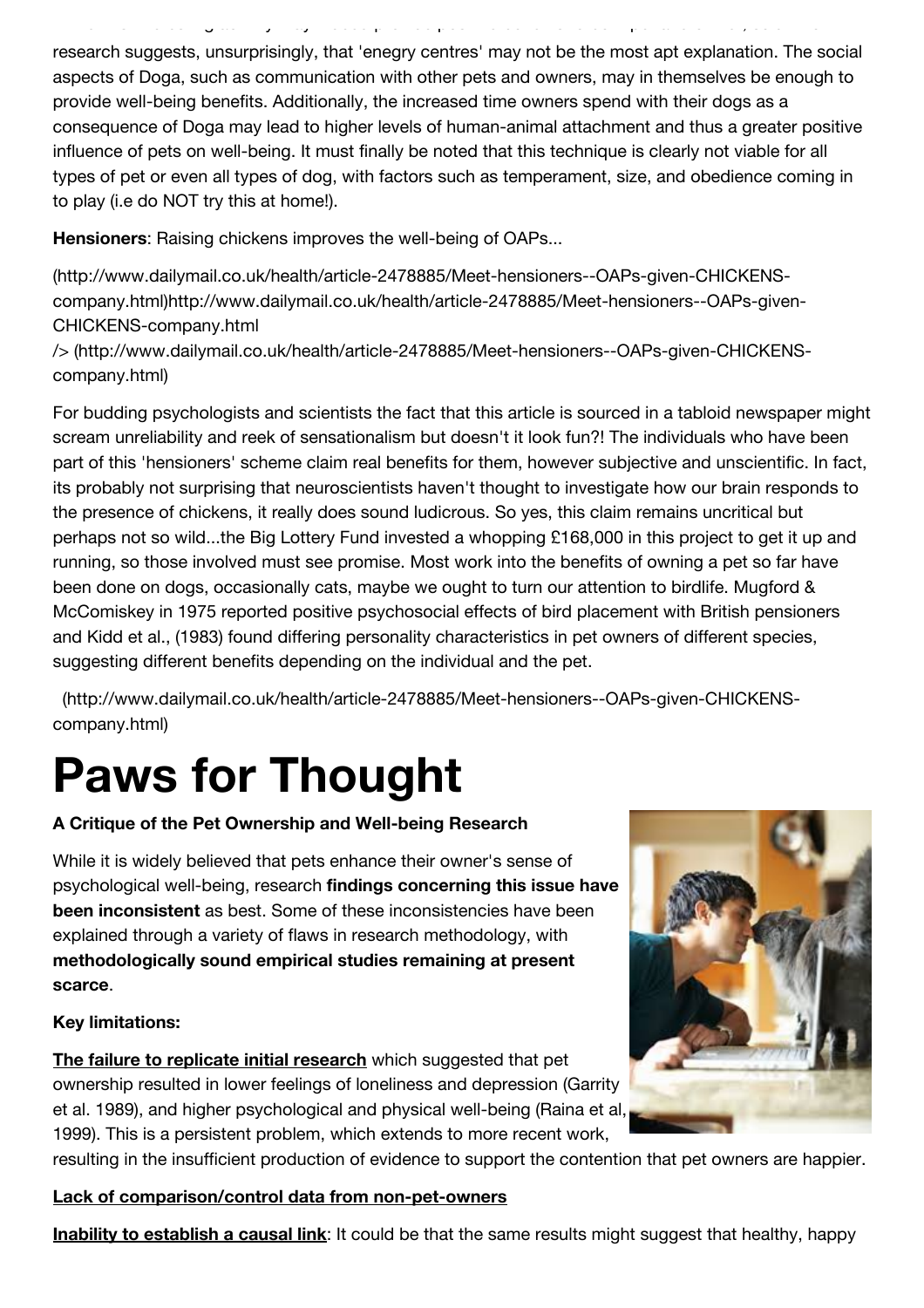people are more likely to own a pet than people who are ill or depressed.

**Lack of consideration in to the definition of 'pet-ownership'**: This makes it unclear as to whether the researchers are referring to either: the length of ownership; time spent with pets; perceived quality of the pet-owner interaction; or something else entirely.

**Lack of control over socio-demographic variables through multivariate analysis**: This makes it impossible to determine whether any impact on well-being comes from the pet-owner interaction or from other unaccounted for variables. Such variables commonly unattended to include marital status and sex (Clark Cline, 2010).

#### **Small sample sizes**

**Non-random samples from specific settings** (Cutt et al. 2007). This creates problems concerning how to interpret differences between pet owners and non-owners. Furthermore, in most experiments random assignment doesn't occur...quasi-experimental or correlational designs compare people who choose to live with pets between people who don't.

**Lack of information regarding the specific species of pet**: Makes it difficult to draw unambiguous conclusions. Results may be more applicable to dogs than to pets in general as this is the species most commonly researched. For example, an overview by Wells (2007) was specifically concerned with dogs, leaving the potential health related value of other pets out of consideration.

**Lack of attention regarding**: pet related characteristics, the characteristics of the human sample, and whether there exists an additive effect of multiple pet-ownership.

Future research should aim to address some of these limitations, to allow us to ascertain to a more certain degree the extent to which pets improve our well-being.

#### **Not so Puurfect After all?**

In addition to these flaws, a myriad of **conflicting results** make up the brunt of the research, contributing towards the **inconclusive nature** of the topic. A recent review of empirical studies in this field demonstrated that very little of the more well designed research actually concludes that owning a pet has a positive impact on happiness and well-being (Islam & Towell, 2013). This can be illustrated with the following examples:

**No beneficial effects associated with owning a pet**: Herzog (2010) found no existing differences in the proportion of pet owners and non-owners who described themselves as 'very happy'. Gilbey et al (2007) demonstrated that individuals who acquired pets were just as lonely as they were before they got their companion animal, and they were no happier than participants who had not gotten a pet.

**Negative effects associated with pet ownership**: Miltiades & Shearer (2011) found that older adults highly attached to their dogs tended to be more depressed than individuals who were not as attached to their companion animals. Additionally, more psychological problems (such as depression) have been highlighted in individuals who own pets in studies carried out in Sweden, Finland and Australia (Mullersdorf et al., 2010; Koivusilta & Ojanlatva, 2006; Parslow et al, 2005).

### **Taking the above issues in to consideration; why is it so widely believed that pets aid us in our quest towards well-being and happiness?**

This may be accounted for by the **'file drawer effect'**, the tendency for negative results to end up in the researcher's filing cabinet rather than in a journal.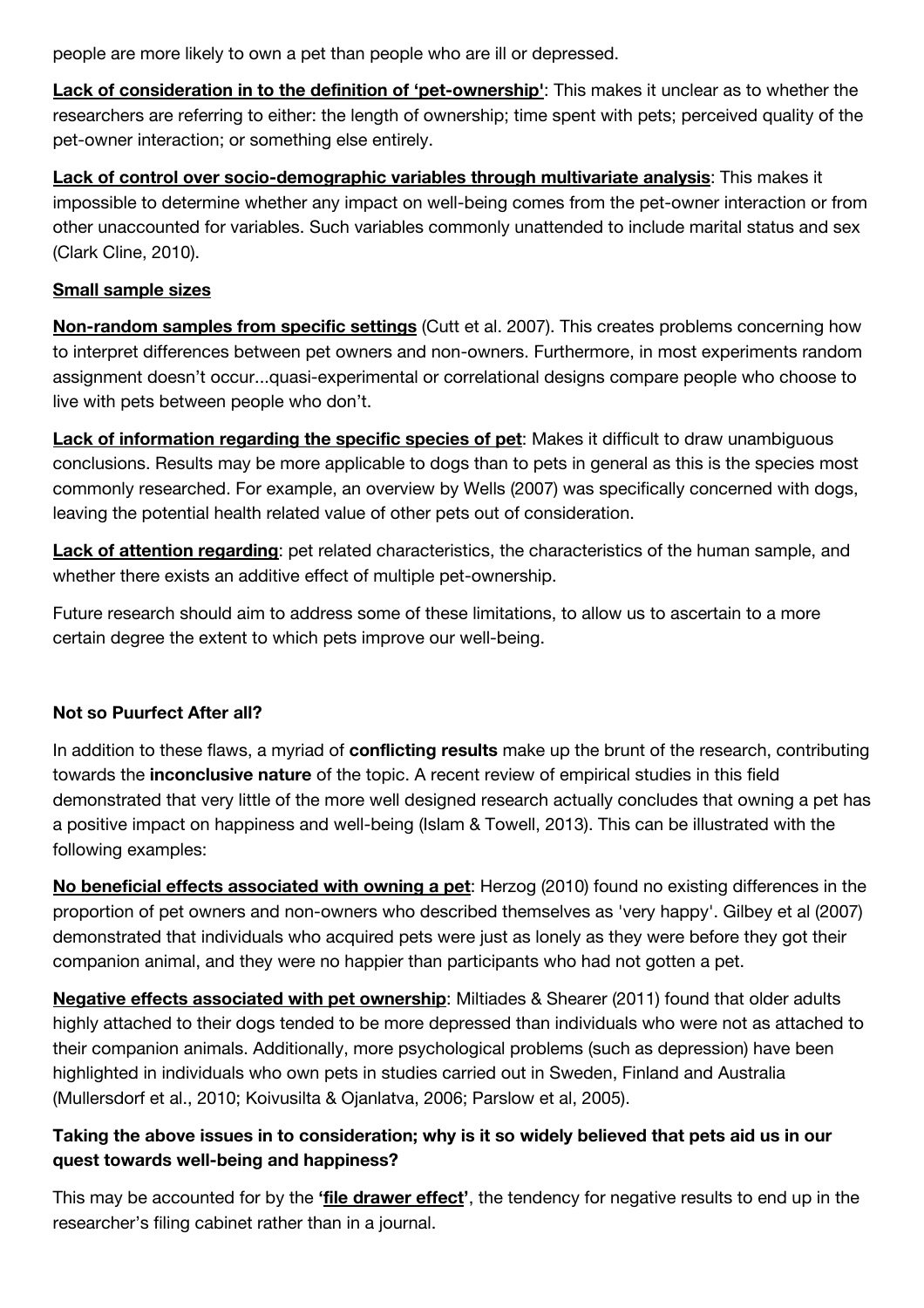There may also be an unconscious **researcher bias** in which those conducting the research are pet lovers themselves.

### **Concluding Remarks**

Conclusively, there is a lack of methodologically sound evidence to support the contention that petownership has a positive impact on well-being. The idea that living with an animal can improve psychological well-being, coined **the 'pet effect' (Allen, 2003) is not at present a fact but an unsubstantiated hypothesis**. In order for pets to be utilised as a therapy in their own right such claims need to be subjected to the same standards of evidence as a new drug, medical device, or form of psychotherapy. Overall, it is clear that more research is needed which takes in to consideration the methodological issues of previous findings, as above described, in order to produce more reliable and generalizable results.

 [Back to the top](http://moodle2.gla.ac.uk/mod/wiki/view.php?pageid=1902&group=6568#toc-1)

## **What do our furry friends have to say about all of this?**

It is important to remember **ethical considerations**, not simply when using animals as test subjects, as has so often been done in psychology, but also when promoting their benefits. Making sure that we [consider the effect therapy or a 'city pet' life might have on each animal is hugely important. See last](http://fims.moodle.gla.ac.uk/mod/ouwiki/view.php?id=22976&group=442) year's wiki page (http://fims.moodle.gla.ac.uk/mod/ouwiki/view.php?id=22976&group=442) for more details on **animal rights campaigns** and the idea that positive psychology may not relate exclusively to humans.

The good news is that what makes us happy tends to make animals happy and the attachment bond is a reciprocal need (Sable, 2000). Coulon et al. (2013) recently published a study measuring the levels of oxytocin, cortisol, and behavioural responses of lambs after receiving comfort (in the form of petting) from humans. These findings suggest that, **similar to humans, oxytocin increases through contact and stimulating experiences**, such as petting.

# **Pets for the University Library?**

Take a look at the **petting zoo that the University of Leicester** provided for their stressed-out students. We considered starting a petition to get a puppy room of our own... if you are interested let us know!

[News Article: \(http://www.leicestermercury.co.uk/cbvc/story-20453379](http://www.leicestermercury.co.uk/cbvc/story-20453379-detail/story.html) [detail/story.html\)http://www.leicestermercury.co.uk/cbvc/story-20453379-detail/story.html](http://www.leicestermercury.co.uk/cbvc/story-20453379-detail/story.html) (http://www.leicestermercury.co.uk/cbvc/story-20453379-detail/story.html)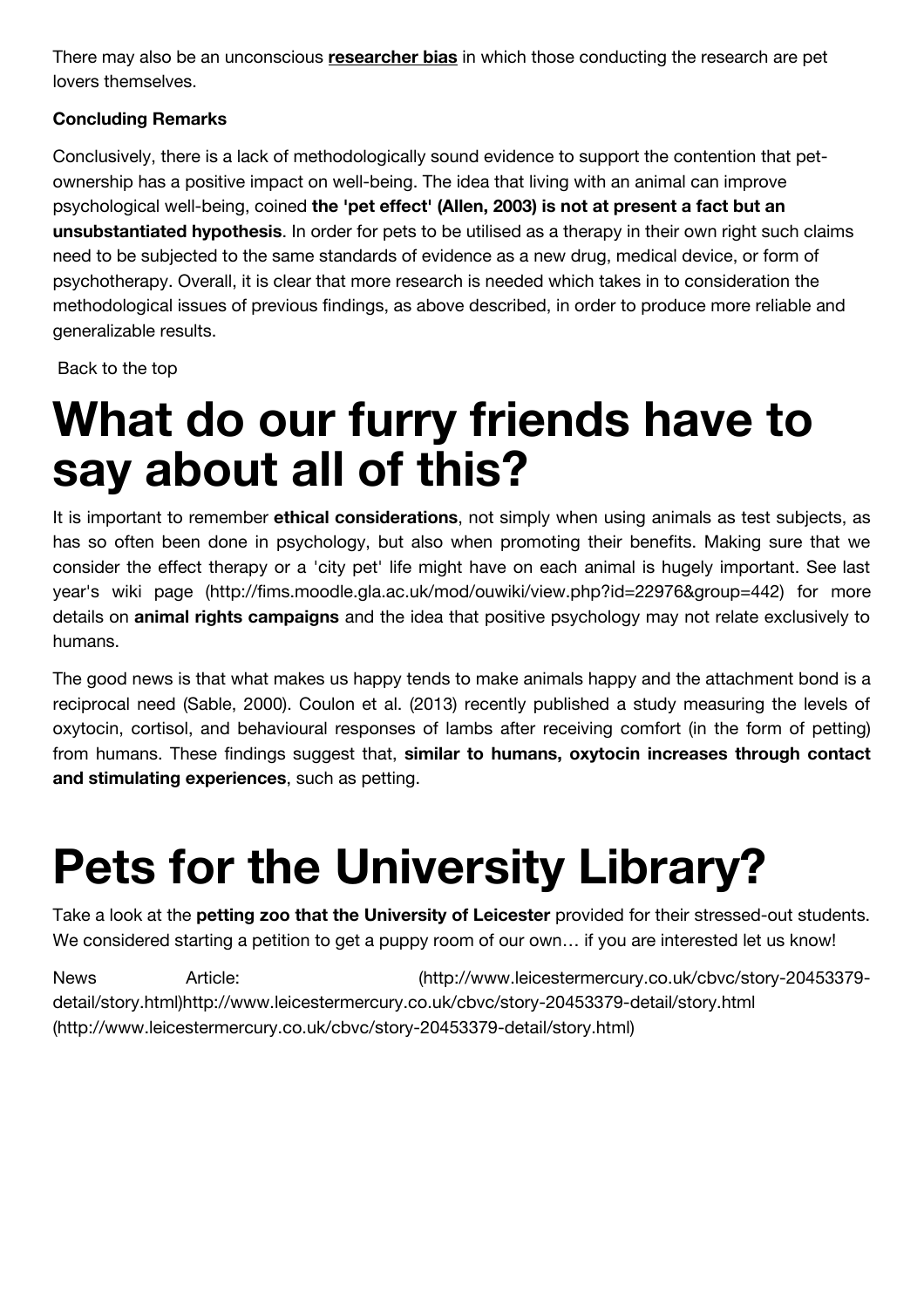[Back to the top](http://moodle2.gla.ac.uk/mod/wiki/view.php?pageid=1902&group=6568#toc-1)



# **REFERENCE SECTION**

### **TOPIC 1 - Mans Best Friend**

### **Key Paper**

Stenseng, F. Attaching Person-Pet Attachment to Positive Psychology: In Response to Andreassen, Stenvold, & Rudmin (2013).

#### **Primary**

Andreassen, G., Stenvold, L. C., & Rudmin, F. W. "My Dog is My Best Friend": Health Benefits of Emotional Attachment to a Pet Dog.

Knight, S., & Edwards, V. (2008). In the Company of Wolves The Physical, Social, and Psychological Benefits of Dog Ownership. Journal of Aging and Health, 20(4), 437-455.

McConnell, A. R., Brown, C. M., Shoda, T. M., Stayton, L. E., & Martin, C. E. (2011). Friends with benefits: On the positive consequences of pet ownership .Journal of personality and social psychology, 101(6), 1239.

Mueller, M. K. (2014). Is Human-Animal Interaction (HAI) Linked to Positive Youth Development? Initial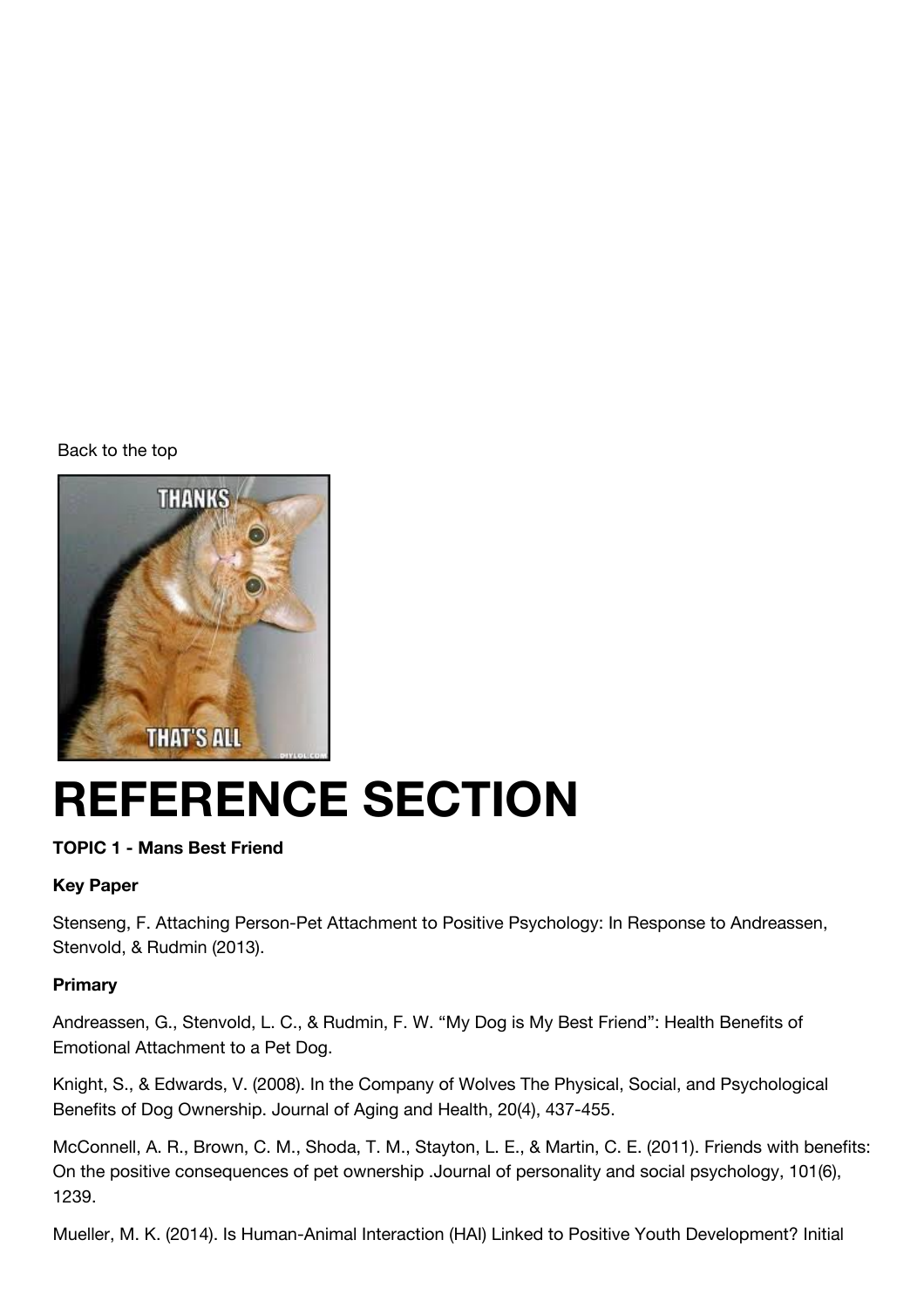Answers. Applied Developmental Science, 18(1), 5-16.

### **Secondary**

Cohen, S. P. (2002). Can pets function as family members?. Western Journal of Nursing Research, 24(6), 621-638.

Epley, N., Akalis, S., Waytz, A., & Cacioppo, J. T. (2008). Creating Social Connection Through Inferential Reproduction Loneliness and Perceived Agency in Gadgets, Gods, and Greyhounds. Psychological Science, 19(2), 114-120.

Stallones, L., Marx, M. B., Garrity, T. F., & Johnson, T. P. (1990). Pet ownership and attachment in relation to the health of US adults, 21 to 64 years of age. Anthrozoos: A Multidisciplinary Journal of The Interactions of People & Animals, 4(2), 100-112.

Uchino, B. N. (2006). Social support and health: a review of physiological processes potentially underlying links to disease outcomes. Journal of behavioral medicine, 29(4), 377-387.

Zasloff, R. L., & Kidd, A. H. (1994). Loneliness and pet ownership among single women. Psychological Reports, 75(2), 747-752.

Zilcha-Mano, S., Mikulincer, M., & Shaver, P. R. (2011). An attachment perspective on human–pet relationships: Conceptualization and assessment of pet attachment orientations. Journal of Research in Personality, 45(4), 345-357.

### **TOPIC 2 - At Risk Minorities & Socially Isolated Populations**

### **Key Paper**

Islam, A., & Towell, T. (2013). Cat and Dog Companionship and Well-being: A Systematic Review.International Journal of Applied,3(6), 149-155.

• A recent, concise review of the 'pet effect' empirical research focussing on cats and dogs.

### **Primary**

Carlisle, G. K. (2013). Pet Dog Ownership Decisions for Parents of Children With Autism Spectrum Disorder. Journal of pediatric nursing.

Labrecque, J., & Walsh, C. A. (2011). Homeless women's voices on incorporating companion animals into shelter services. Anthrozoos: A Multidisciplinary Journal of The Interactions of People & Animals, 24(1), 79-95.

Miltiades, H., & Shearer, J. (2011). Attachment to pet dogs and depression in rural older adults. Anthrozoos: A Multidisciplinary Journal of The Interactions of People & Animals, 24(2), 147-154.

O'Haire, M. E., McKenzie, S. J., Beck, A. M., & Slaughter, V. (2013). Social behaviors increase in children with autism in the presence of animals compared to toys. PloS one, 8(2), e57010.

Rew, L. (2000). Friends and pets as companions: Strategies for coping with loneliness among homeless youth. Journal of child and adolescent psychiatric nursing, 13(3), 125-132.

Rhoades, H. (2013, November). Benefits of pet ownership among homeless youth. In 141st APHA Annual Meeting (November 2-November 6, 2013). APHA.

Rijken, M., & van Beek, S. (2011). About cats and dogs… Reconsidering the relationship between pet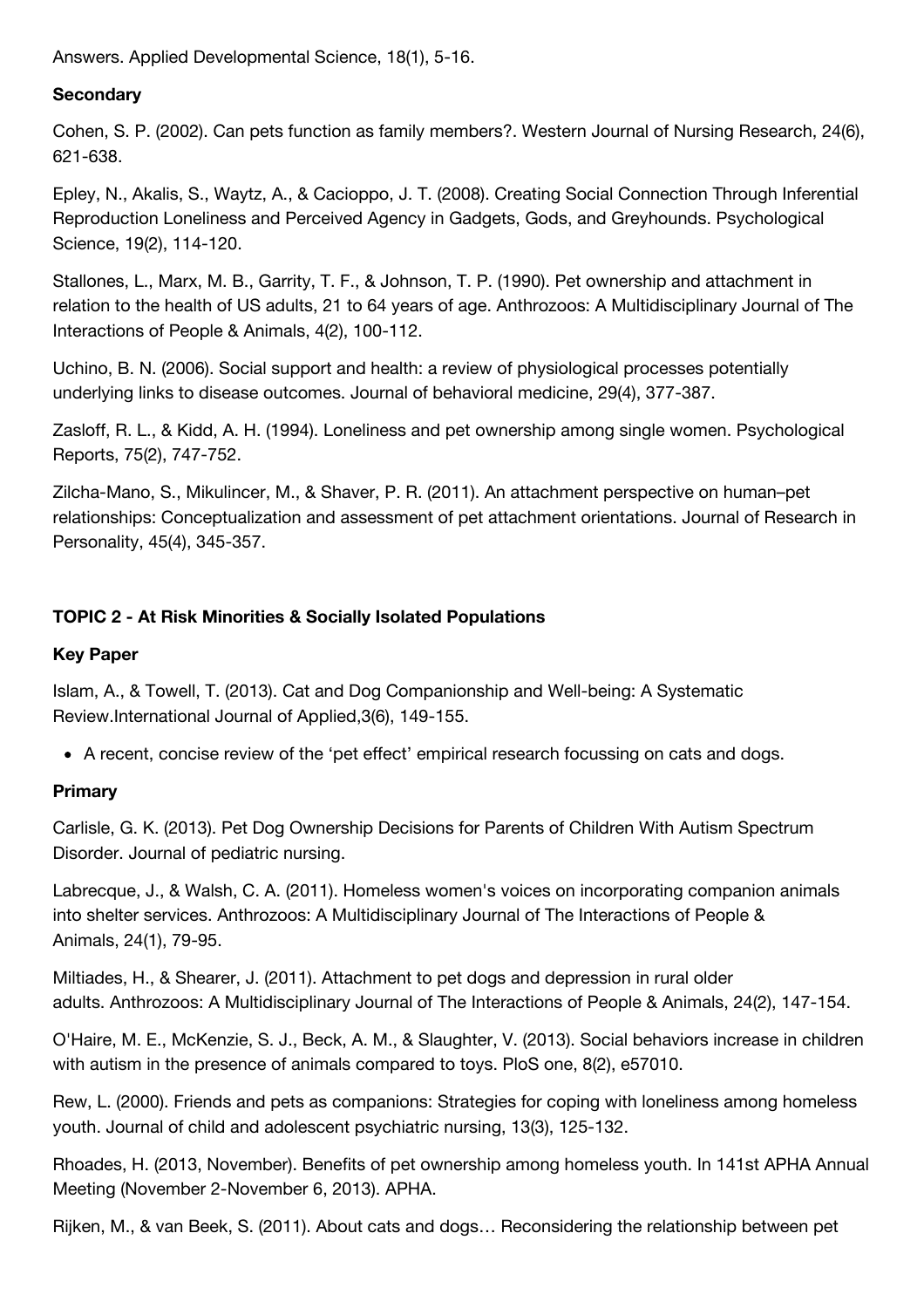ownership and health related outcomes in community-dwelling elderly. Social indicators research, 102(3), 373-388.

Slatter, J., Lloyd, C., & King, R. (2012). Homelessness and companion animals: more than just a pet?. The British Journal of Occupational Therapy,75 (8), 377-383.

Taylor, H., Williams, P. and Gray, D. 2004. Homelessness and dog ownership: An investigation into animal empathy, attachment, crime, drug use, health and public opinion. Anthrozoös 17(4): 353–369.

#### **Secondary**

Berry, A., Borgi, M., Francia, N., Alleva, E., & Cirulli, F. (2013). Use of Assistance and Therapy Dogs for Children with Autism Spectrum Disorders: A Critical Review of the Current Evidence. The Journal of Alternative and Complementary Medicine, 19(2), 73-80.

Crawford, E. K., Worsham, N. L. and Swinehart, E. E. 2006. Benefits derived from companion animals, and the use of the term "attachment." Anthrozoös 19(2): 98–112.

Enders-Slegers MJ (2000) The meaning of companion animals: qualitative analysis of the life histories of elderly cat and dog owners. In: AL Podberscek, ES Paul, JA Serpell, eds. Companion animals and us. Cambridge: Cambridge University Press, 237-56.

Fischer, P. J. and Breakey W. R. 1991. The epidemiology of alcohol, drug, and mental disorders among homeless persons. American Psychologist 46(11): 1115–1128.

Herrald, M. M., Tomaka, J., & Medina, A. Y. (2002). Pet Ownership Predicts Adherence to Cardiovascular Rehabilitation1. Journal of Applied Social Psychology, 32(6), 1107-1123.

J. Peacock, A. Chur-Hansen, and H. Winefield. (2012) "Mental health implications of human attachment to companion animals.," Journal of Clinical Psychology, 68(3), 292–303.

L. a. Cavanaugh, H. a. Leonard, and D. L. Scammon. (2008). "A tail of two personalities: How canine companions shape relationships and well-being," J. Bus. Res., 61 (5), 469–479.

McNicholas, J., Gilbey, A., Rennie, A., Ahmedzai, S., Dono, J. A. and Ormerod, E. 2005. Pet ownership and human health: A brief review of evidence and issues. British Medical Journal 331: 1252–1254.

O'Grady, B. and Gaetz, S. 2004. Homelessness, gender and subsistence: The case of Toronto street youth. Journal of Youth Studies 7(4): 397–416.

Wells, Y., & Rodi, H. (2000). Effects of Pet Ownership on the Health and Well-being of Older People. Australasian Journal on Ageing, 19(3), 143-148.

### **TOPIC 3 - Animal Assisted Therapy + Neuroscience: a Deeper Look**

Coulon, M., Nowak, R., Andanson, S., Ravel, C., Marnet, P., Boissy, A., and Boivin, X. (2013). Humanlamb bonding: oxytocin, cortisol and behavioural responses of lambs to human contacts and social separation. Psychoneuroendocrinology, 38, 499-508.

Hardiman, D. (2010). Animal-Assisted Therapy in Mental Health. The SCAS Journal Autumn, 14-17.

Marcus, D. (2013). The Science Behind Animal-Assisted Therapy. Curr Pain Headache Rep, 17, 322.

Miller, S., Kennedy, C., DeVoe, D., Hickey, M., Nelson, T., and Kogan, L. (2009). An Examination of Changes in Oxytocin Levels in Men and Women Before and After Interaction with a Bonded Dog. Anthrozoos, 22 (1), 31-42.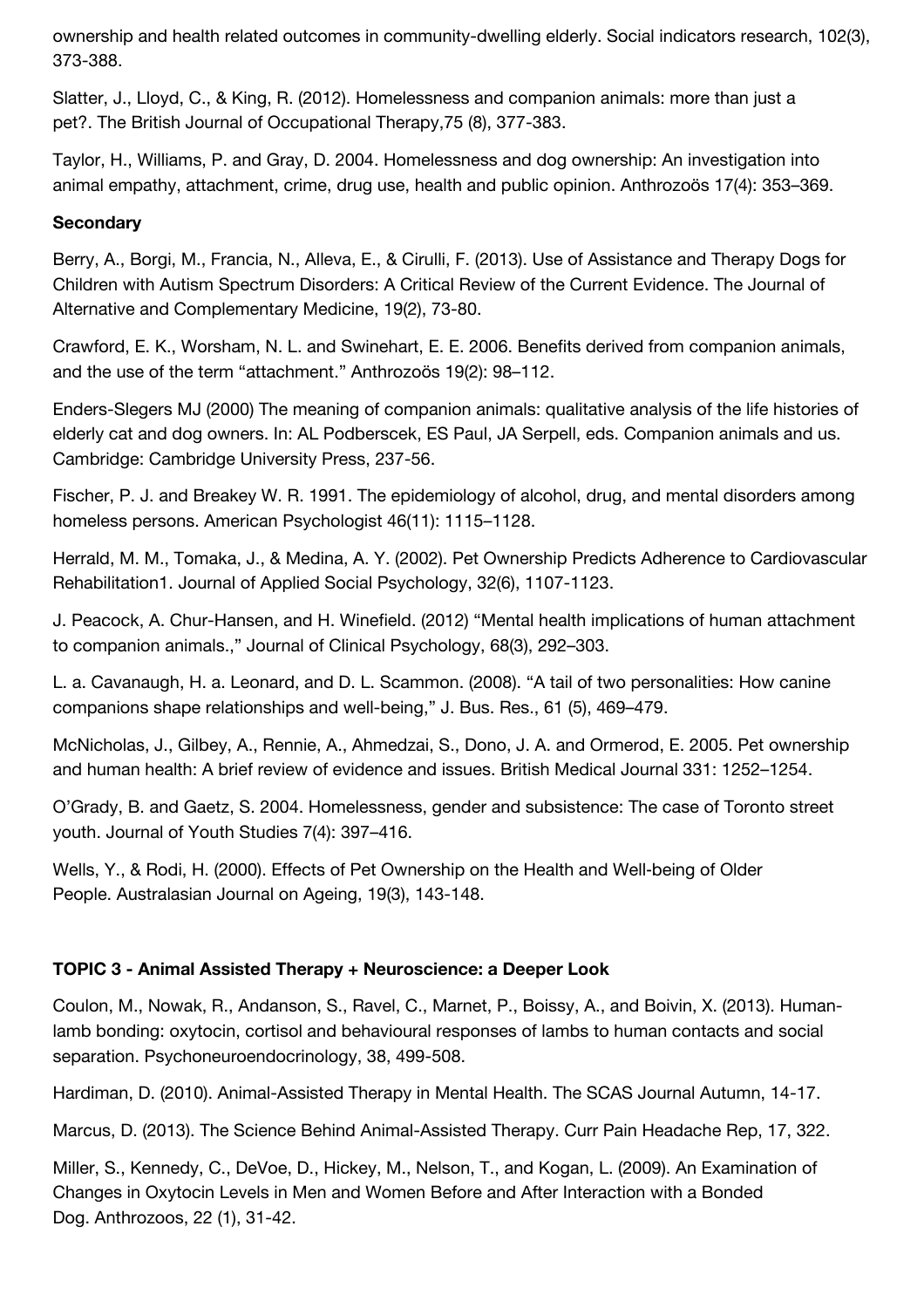Nepps, P., Stewart, C., and Bruckno, S. (2011. Animal-Assisted Therapy: Effects on Stress, Mood, and Pain. The Journal of Lancaster General Hospital, 6(2), 56-59.

O'Haine, M. (2013). Animal-Assisted Intervention for Autism Spectrum Disorder: A Systematic Literature Review. Journal of Autism and Developmental Disorders, 43 (7), 1606-1622.

Odendaal, J. S. J., Meintjes, R. A. (2003). Neurophysiological Correlates of Affliative Behaviour between Humans and Dogs. The Veterinary Journal, 165, 296-301.

Sable, P. (2012). The Pet-Connection: An Attachment Perspective. Journal of Clinical Social Work, 41, 93-99.

Yount, R., Olmert, M., and Lee, M. (2012). Service dog training program for treatment of posttraumatic stress in service members. Journal of US Army Medical Department, 63 (9).

### **CRITIQUE SECTION - Paws for Thought**

### **Primary**

Herzog, H. (2011). The Impact of Pets on Human Health and Psychological Well-Being Fact, Fiction, or Hypothesis? Current Directions in Psychological Science,20(4), 236-239.

Islam, A., & Towell, T. (2013). Cat and Dog Companionship and Well-being: A Systematic Review.International Journal of Applied,3(6), 149-155.

Rijken, M., & van Beek, S. (2011). About cats and dogs… Reconsidering the relationship between pet ownership and health related outcomes in community-dwelling elderly. Social indicators research, 102(3), 373-388.

#### **Secondary**

Allen, K. (2003). Are pets a healthy pleasure? The influence of pets on blood pressure. Current Directions in Psychological Science, 12, 236–239.

Clark Cline, K. M. (2010). Psychological effects of dog ownership: Role strain, role enhancement, and depression. Journal of Social Psychology, 150, 117–131.

Cutt, H., Giles-Corti, B., Knuiman, M., & Burke, V. (2007). Dog ownership, health and physical activity: A critical review of the literature. Health and Place, 13, 261–272.

Garrity, T. F., Stallones, L., Marx, M. B., & Johnson, T. P. (1989). Pet ownership and attachment as supportive factors in the health of the elderly. Anthrozoos, 1989.

Gilbey, A., McNicholas, J., & Collis, G. M. (2007). A longitudinal test of the belief that companion animal ownership can help reduce loneliness. Anthrozoös, 20, 345–353.

Koivusilta, L.K., & Ojanlatva, A. (2006). To have or not to have a pet for better health? PloS One, 1, 1–9.

Miltiades, H., & Shearer, J. (2011). Attachment to pet dogs and depression in rural older adults. Anthrozoös, 24, 147–154.

Müllersdorf, M., Granström, F., Sahlqvist, L., & Tillgren, P. (2010). Aspects of health, physical/leisure activities, work and sociodemographics associated with pet ownership in Sweden. Scandinavian Journal of Public Health, 38, 53–63.

Parslow, R. A., Jorm, A. F., Christensen, H., & Rodgers, B. (2005). Pet ownership and health in older adults: Findings from a survey of 2,551 community-based Australians aged 60–64. Gerontology,51, 40–